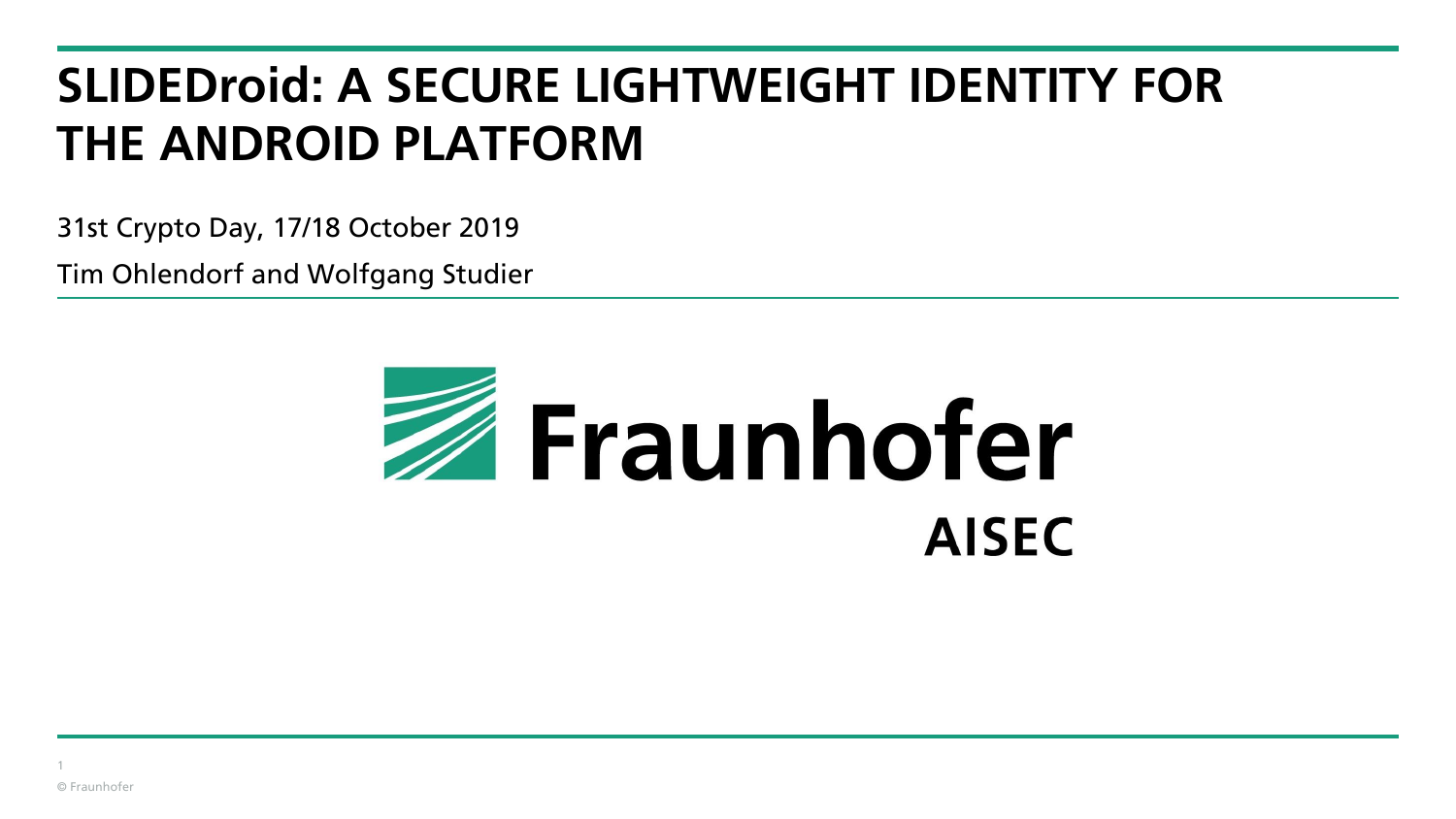# **Methodology**



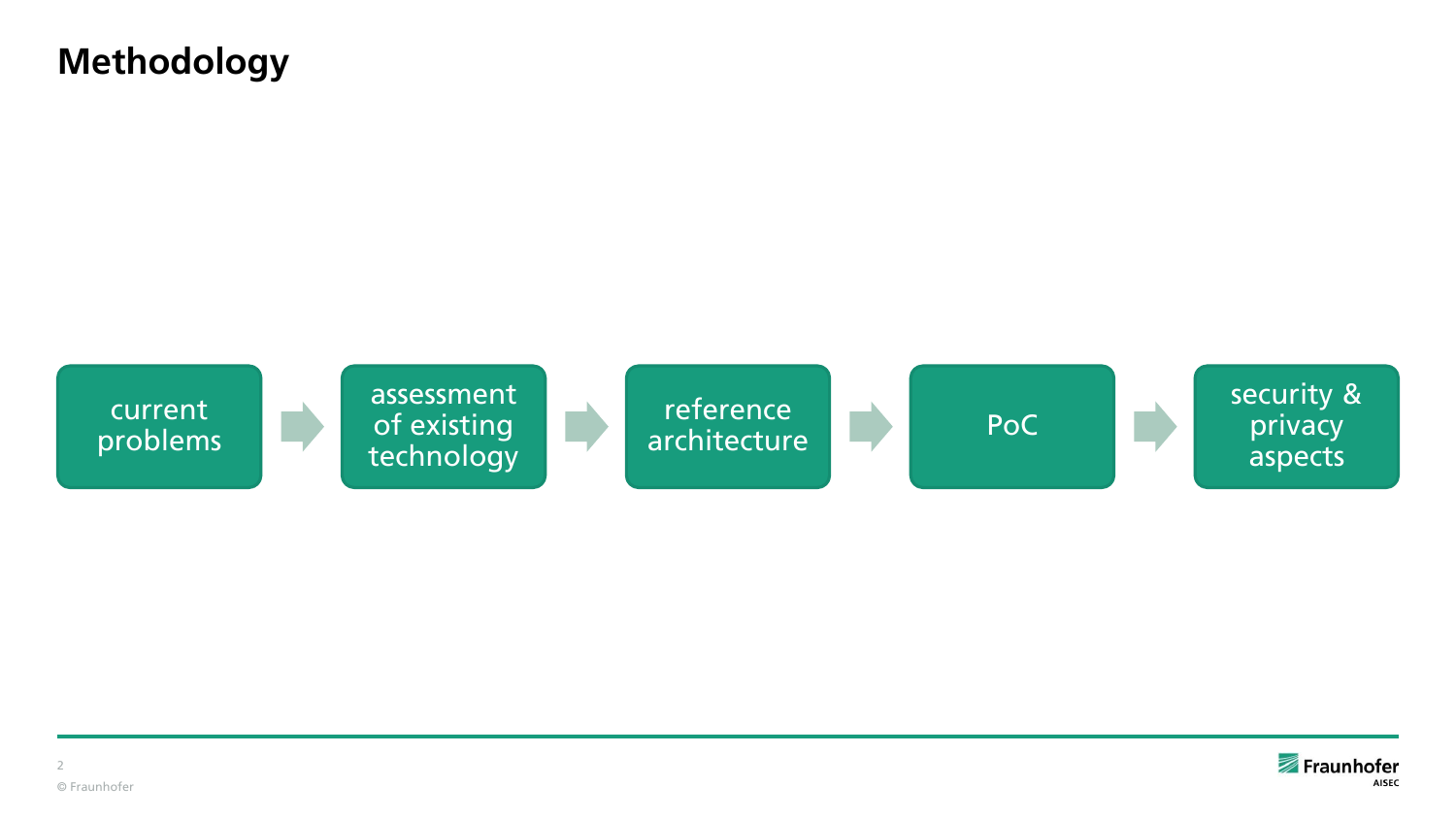

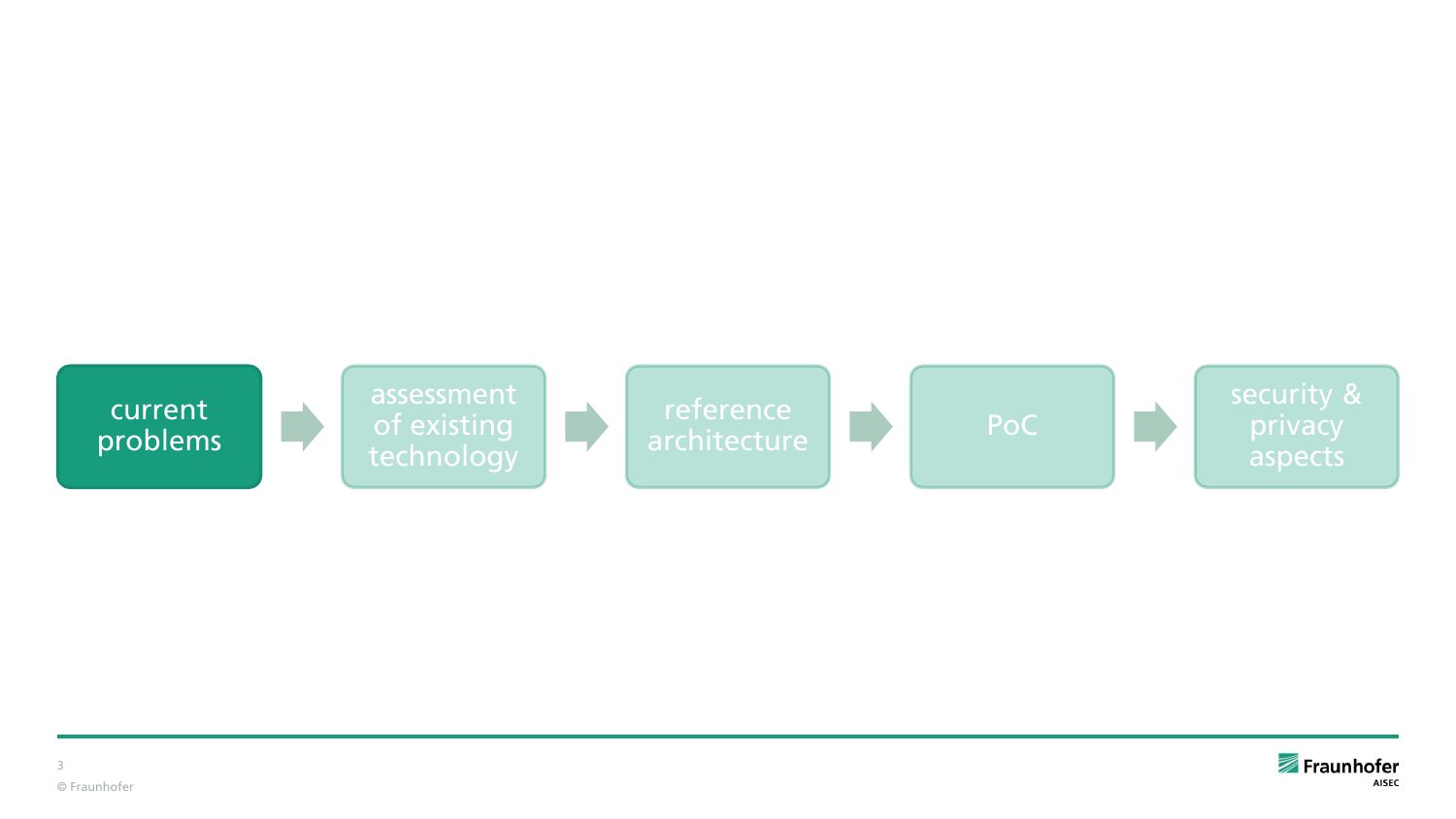# **Current Problems of Mobile eIDs**

- $\blacksquare$  , local storage" approaches:
	- $\blacksquare$  no security
	- software-based security
	- hardware-backed security
		- Secure Element
		- Trusted Execution Environment

 $\triangleright$  security / privacy vs. usability / market coverage

- "cloud-based" approaches:
	- only "auth\_token" on device
	- identity attributes at IdP

*(Träder et al. [TZH17], Ohlendorf et al. [OSM19])*

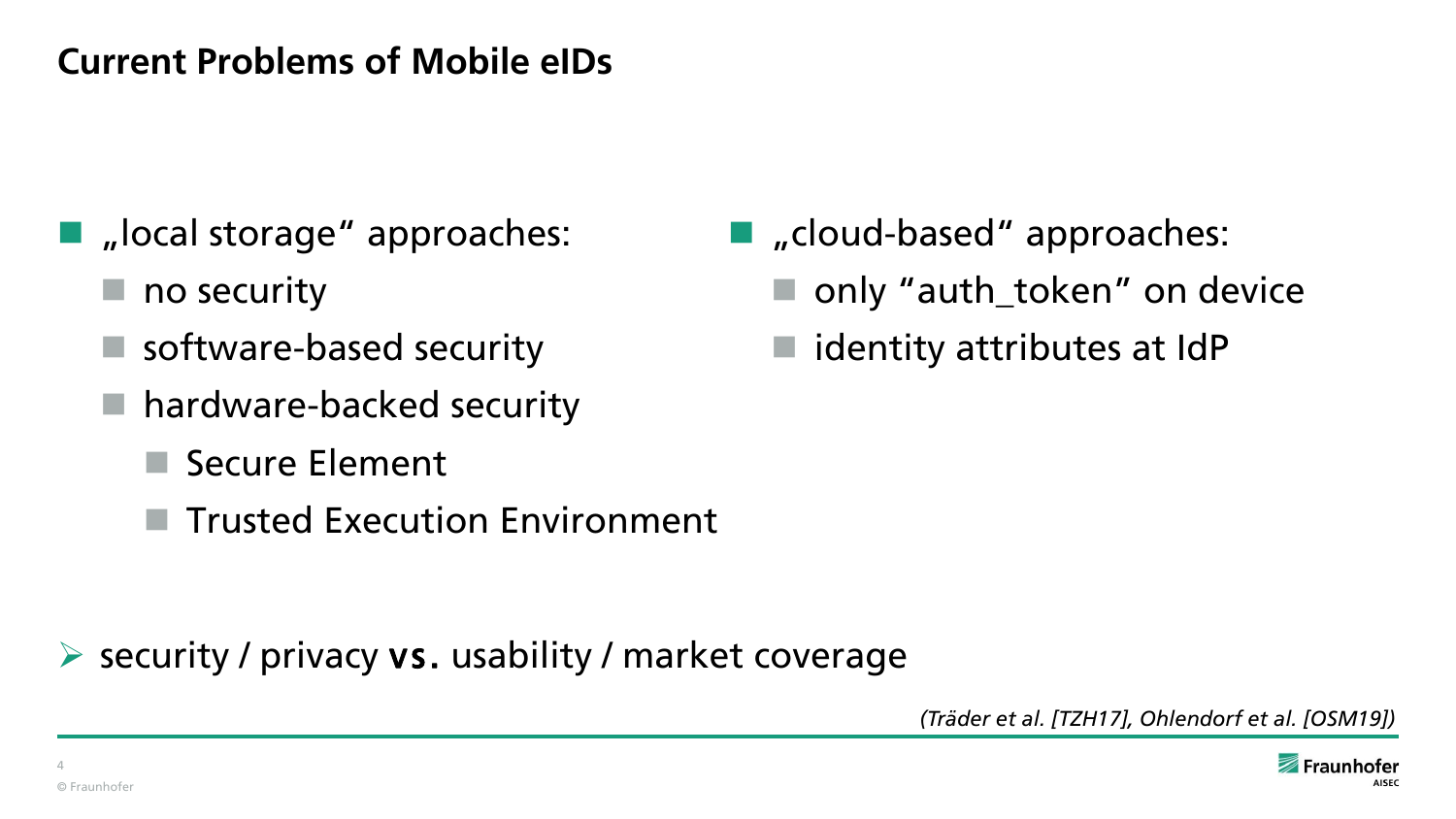

![](_page_4_Picture_1.jpeg)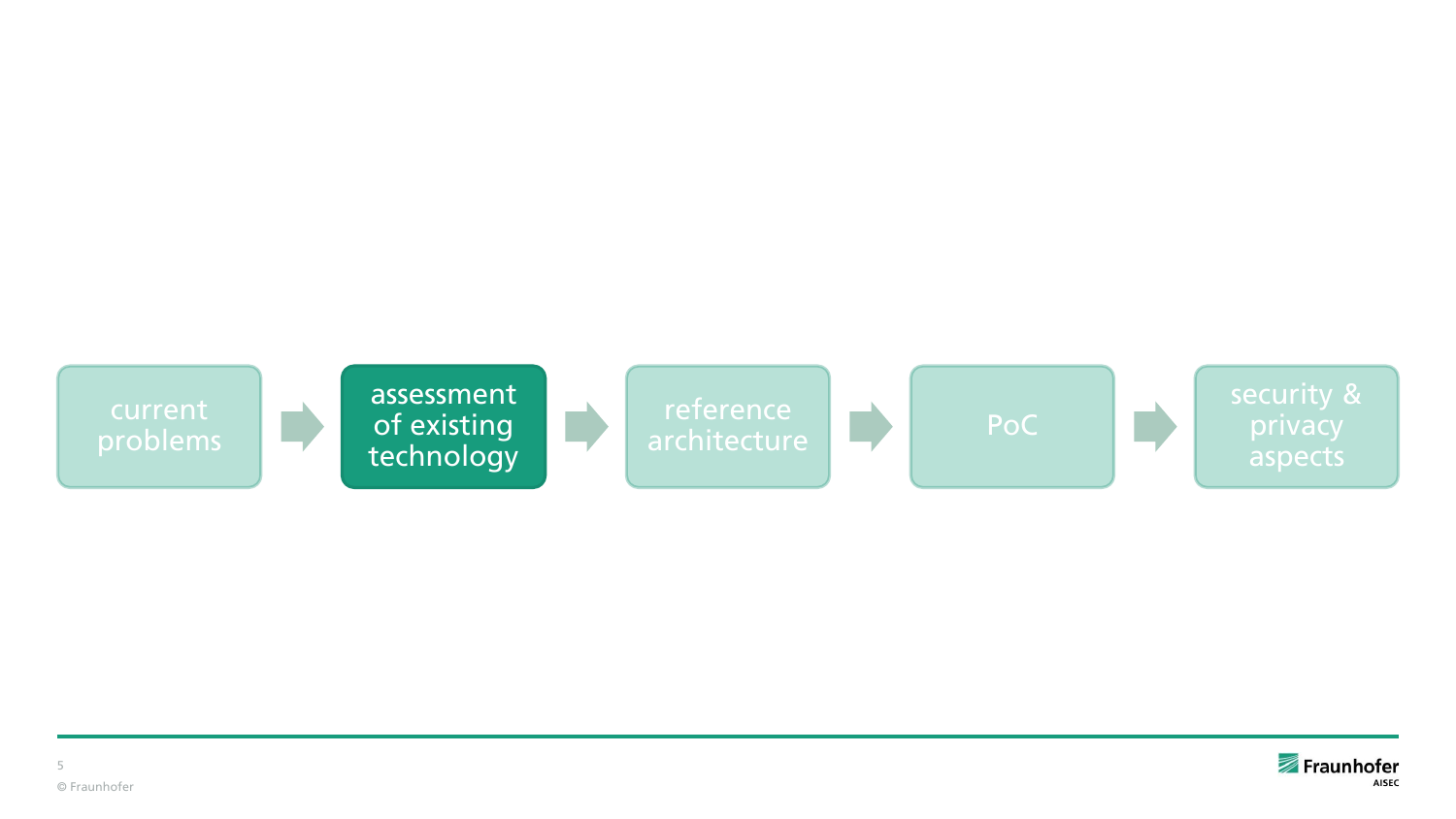# **Student ID Card: Android Platform Security Features**

![](_page_5_Picture_1.jpeg)

![](_page_5_Picture_2.jpeg)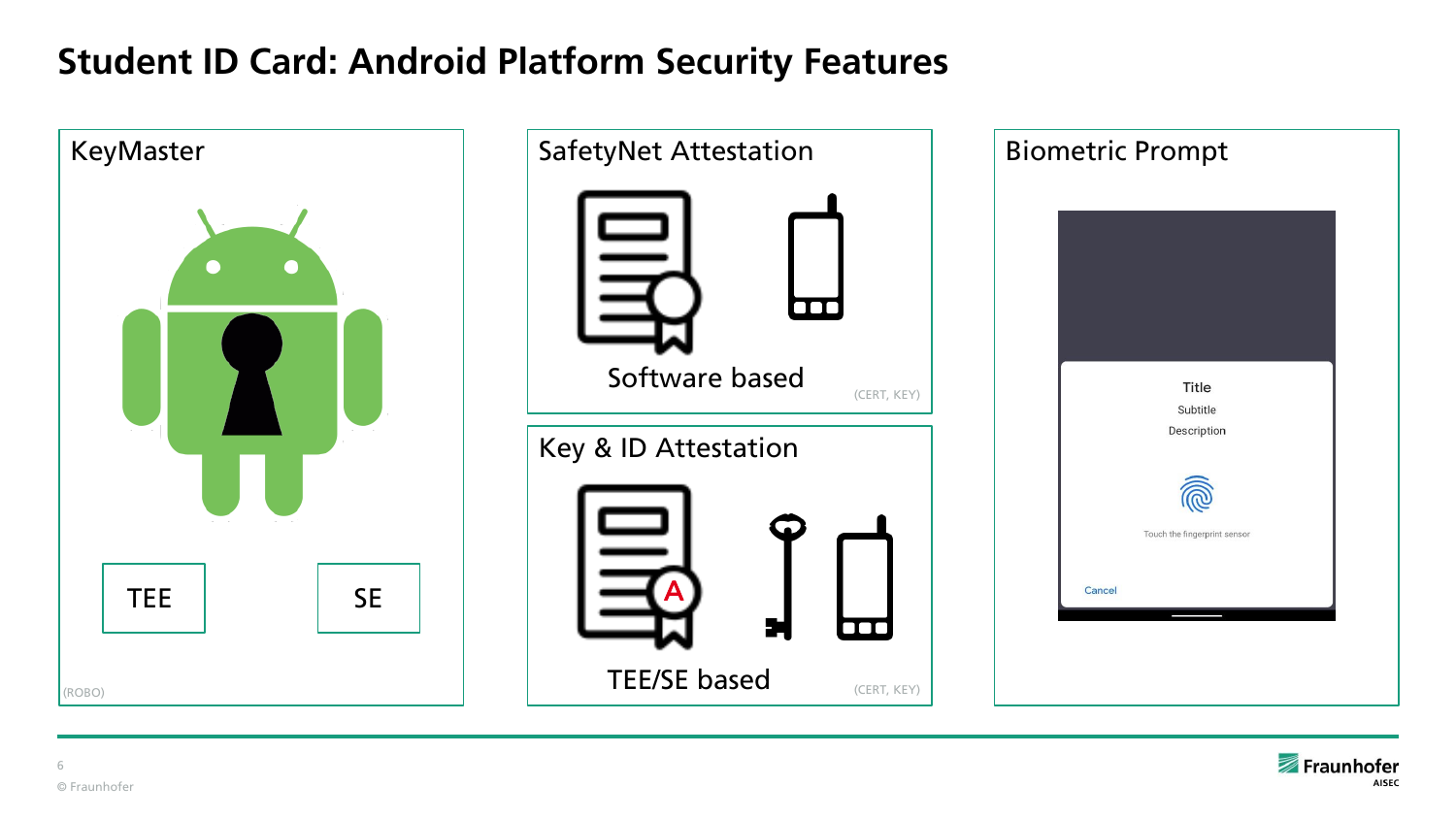![](_page_6_Picture_0.jpeg)

![](_page_6_Picture_1.jpeg)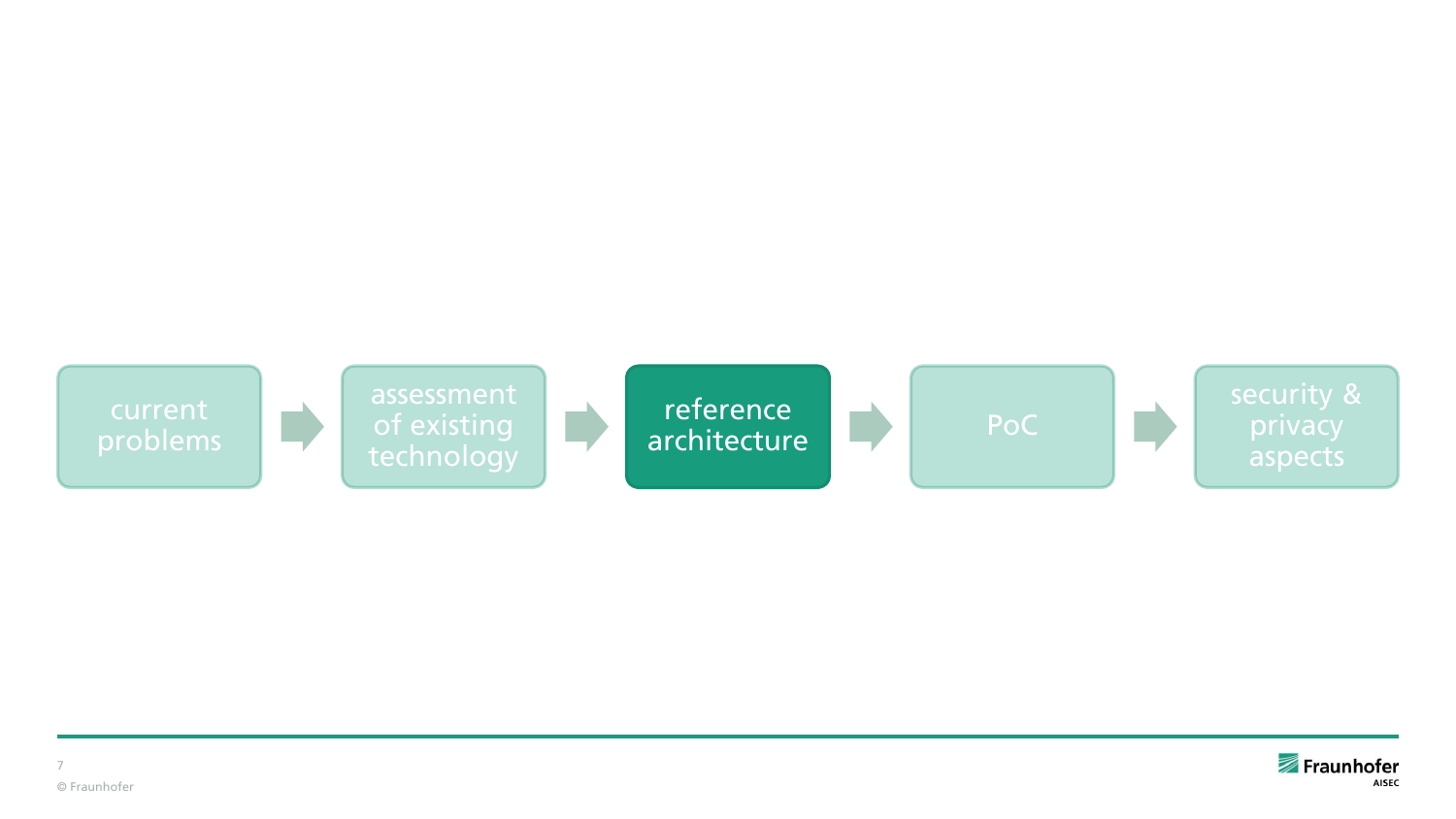# **Proposed Architecture**

![](_page_7_Figure_1.jpeg)

- derived eID
- **PKI-based infrastructure**
- $\blacksquare$  certificates with identity attributes (X.509)
- **nd** mTLS for identification & authentification
- secure deployment mechanism
- only standardized HW security components used

![](_page_7_Picture_8.jpeg)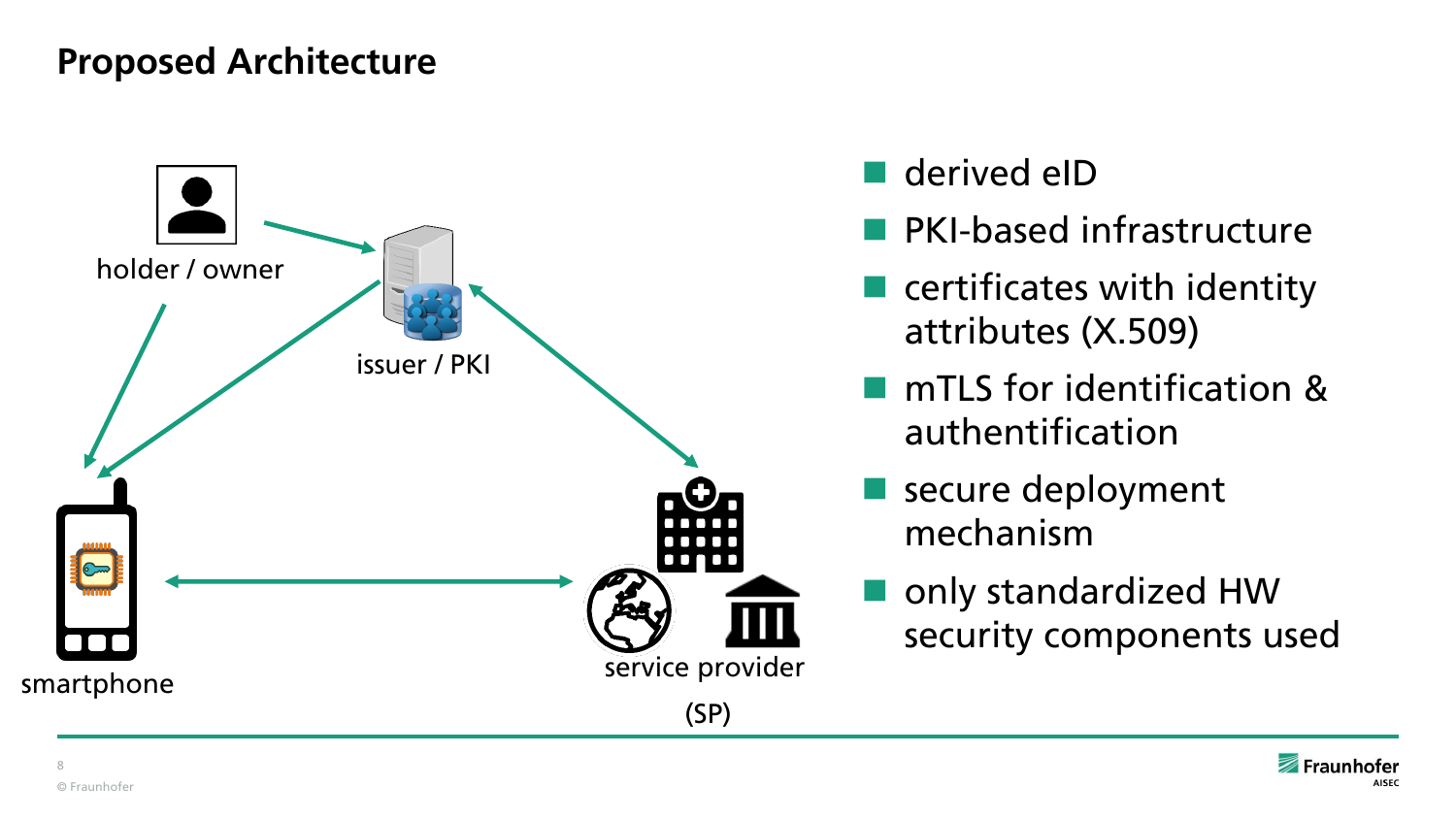![](_page_8_Picture_0.jpeg)

![](_page_8_Picture_1.jpeg)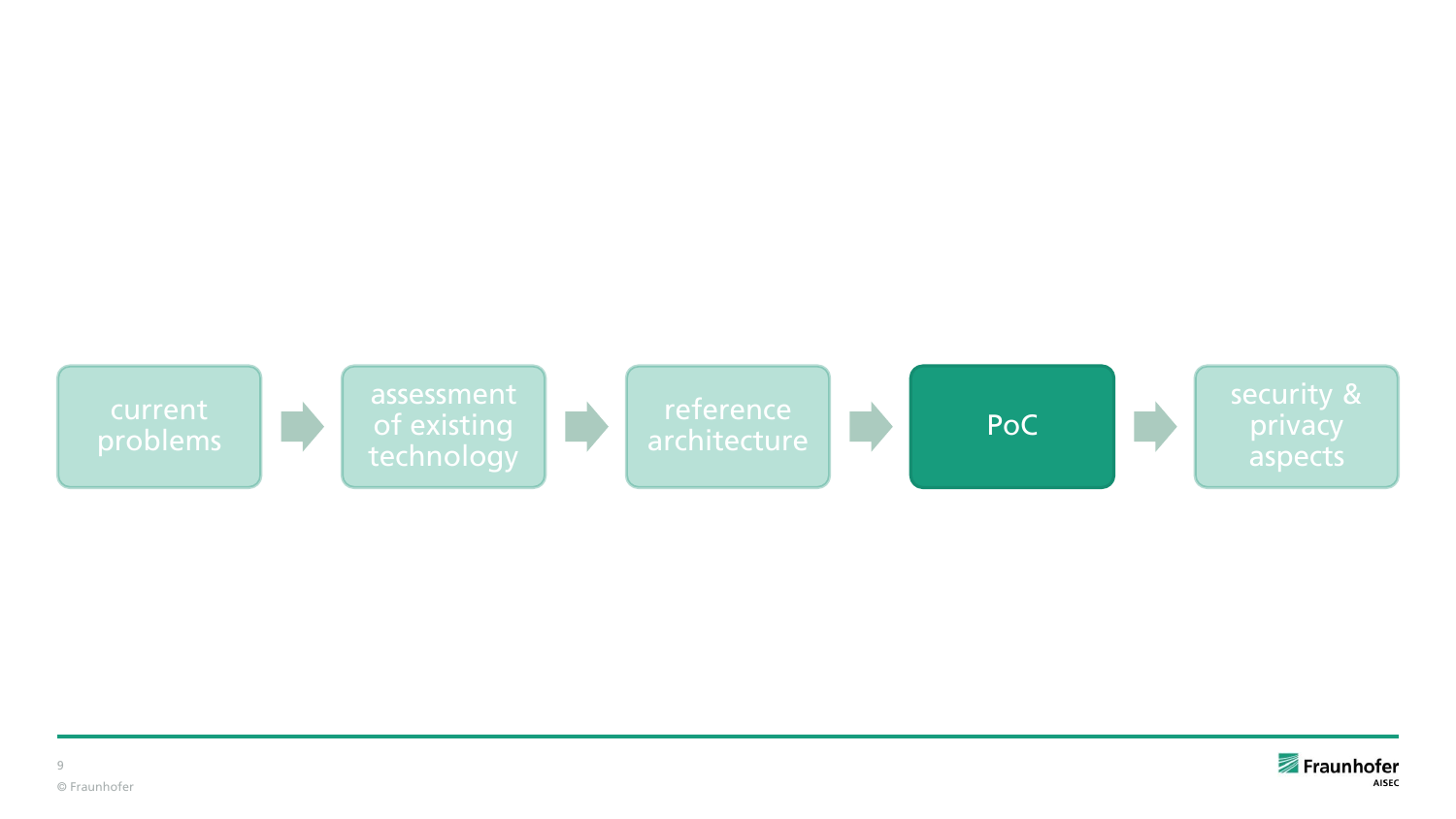# **Proof-of-Concept: Student ID Card**

![](_page_9_Picture_1.jpeg)

**Co-financed by the Connecting Europe** Facility of the European Union

![](_page_9_Picture_3.jpeg)

![](_page_9_Picture_4.jpeg)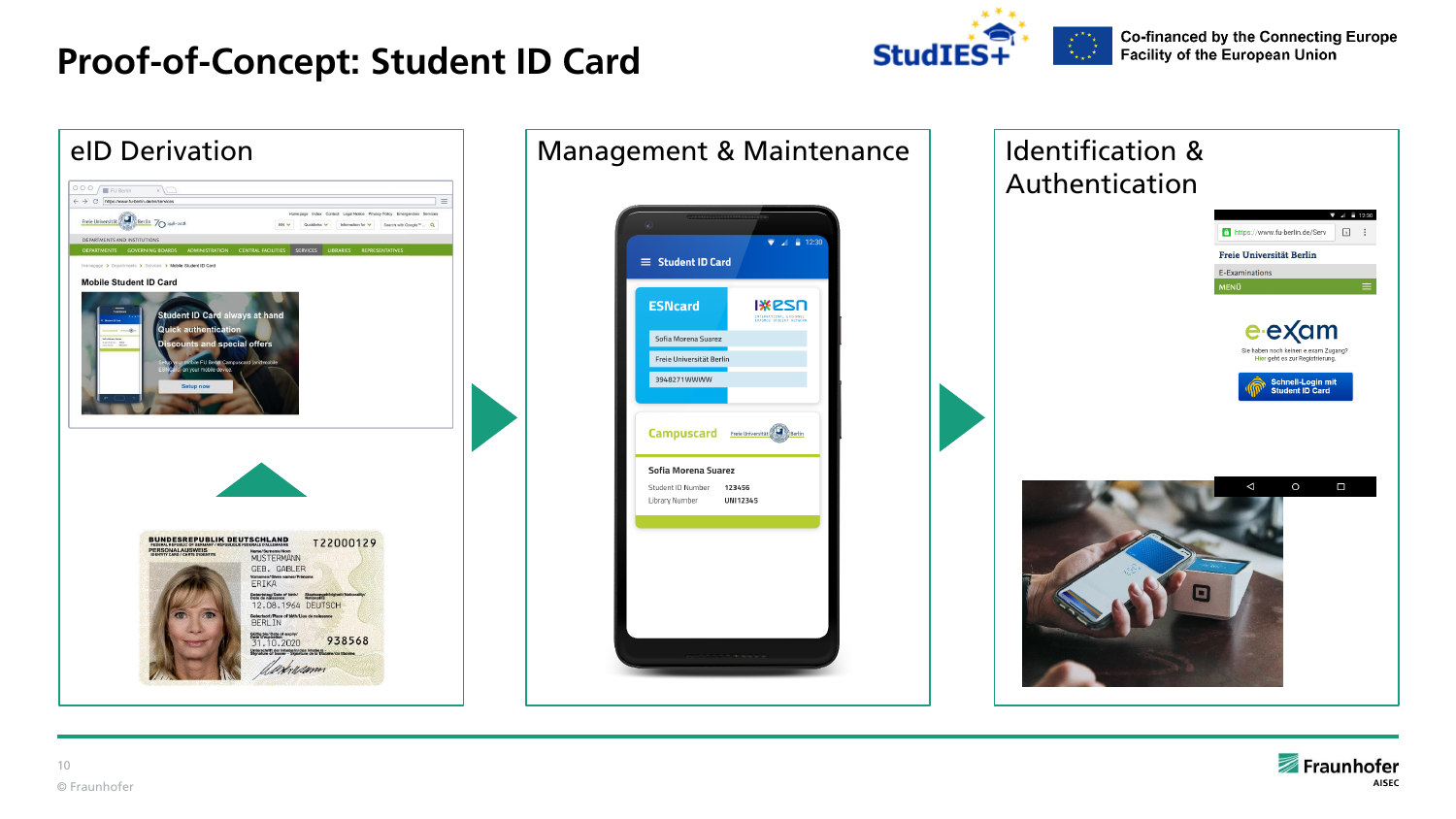# **Student ID Card Deployment: Provisioning process**

![](_page_10_Figure_1.jpeg)

![](_page_10_Picture_2.jpeg)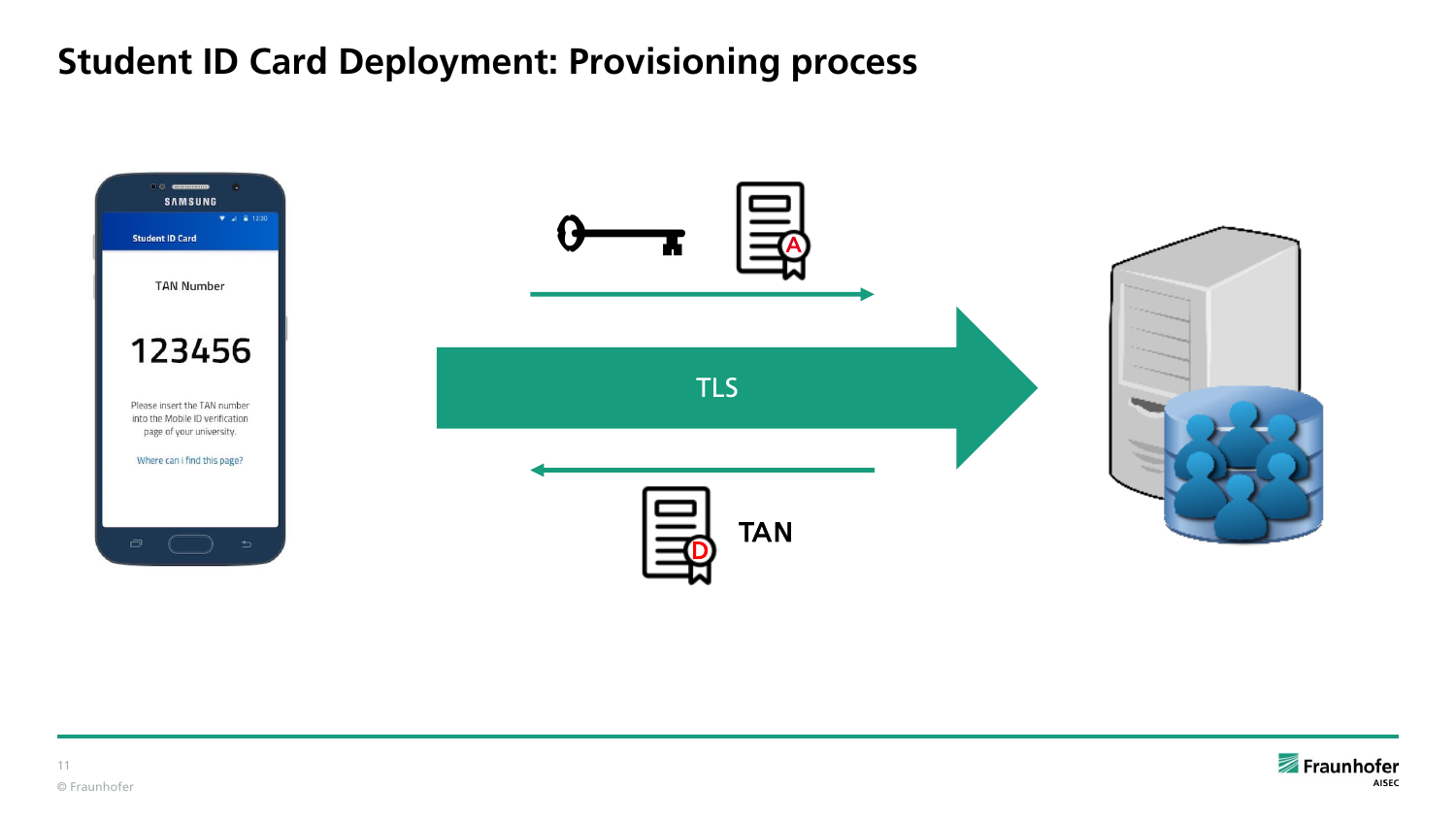![](_page_11_Figure_0.jpeg)

## **Student ID Card Deployment: Personalization process**

![](_page_11_Picture_2.jpeg)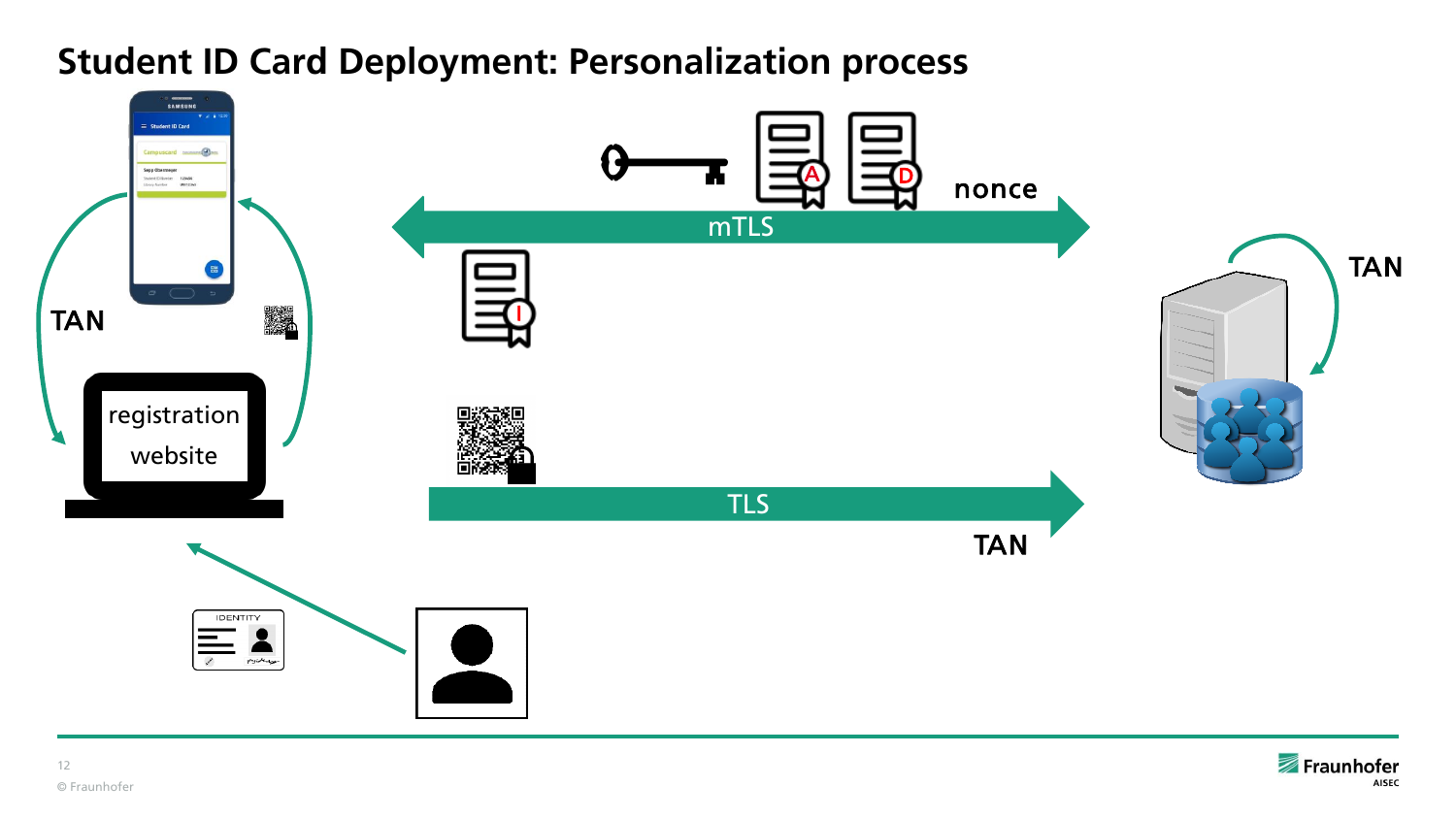![](_page_12_Figure_0.jpeg)

![](_page_12_Picture_1.jpeg)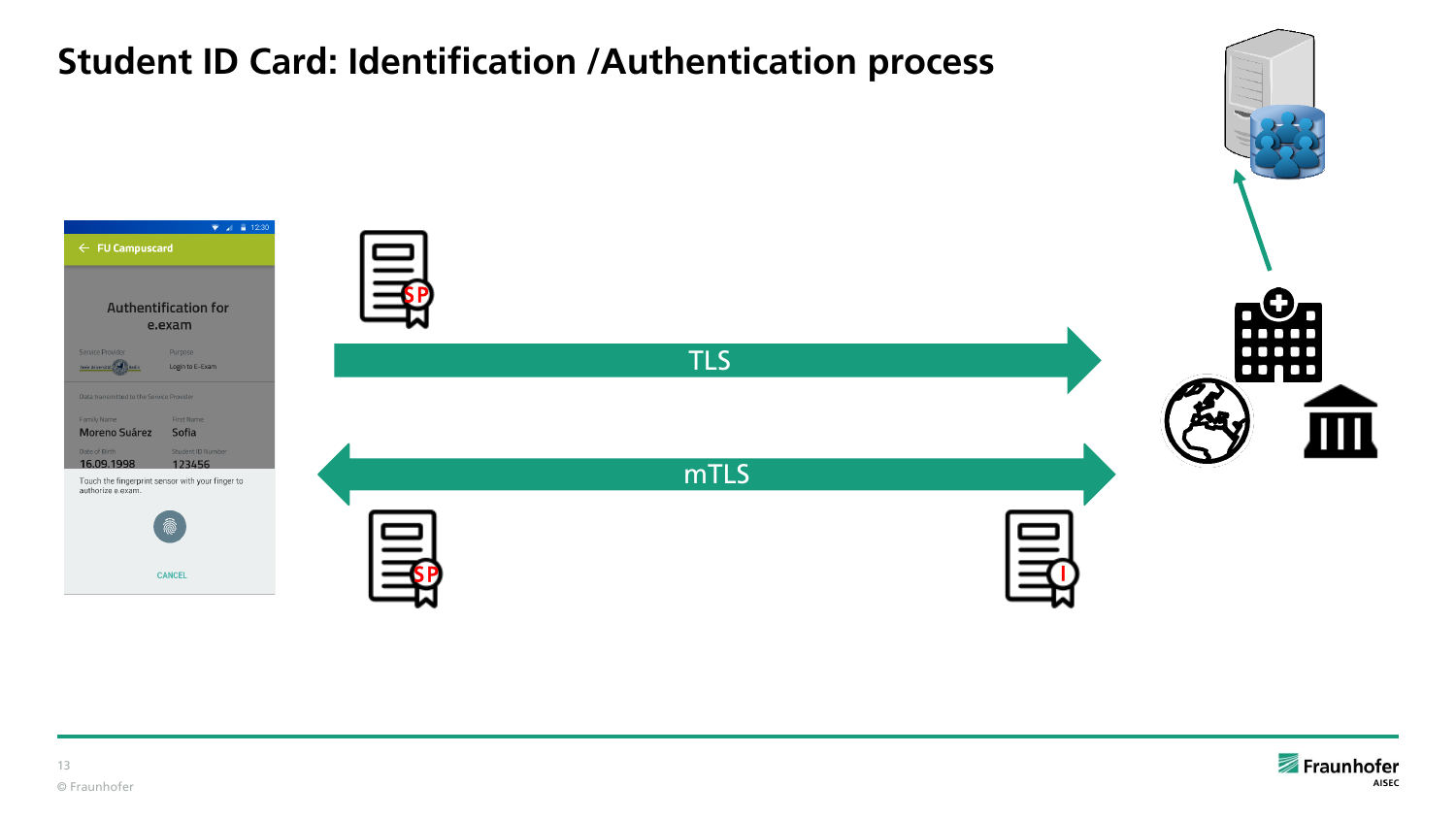## **Student ID Card: Hashed Attributes**

…

…

![](_page_13_Picture_1.jpeg)

name: hash(name|salt<sub>1</sub>) surename: hash(surename|salt<sub>2</sub>) date of birth:  $\qquad$  hash(d.o.b.|salt $_3$ ) student ID:  $\qquad \qquad$  hash(student ID|salt $_4$ )

![](_page_13_Picture_4.jpeg)

![](_page_13_Picture_5.jpeg)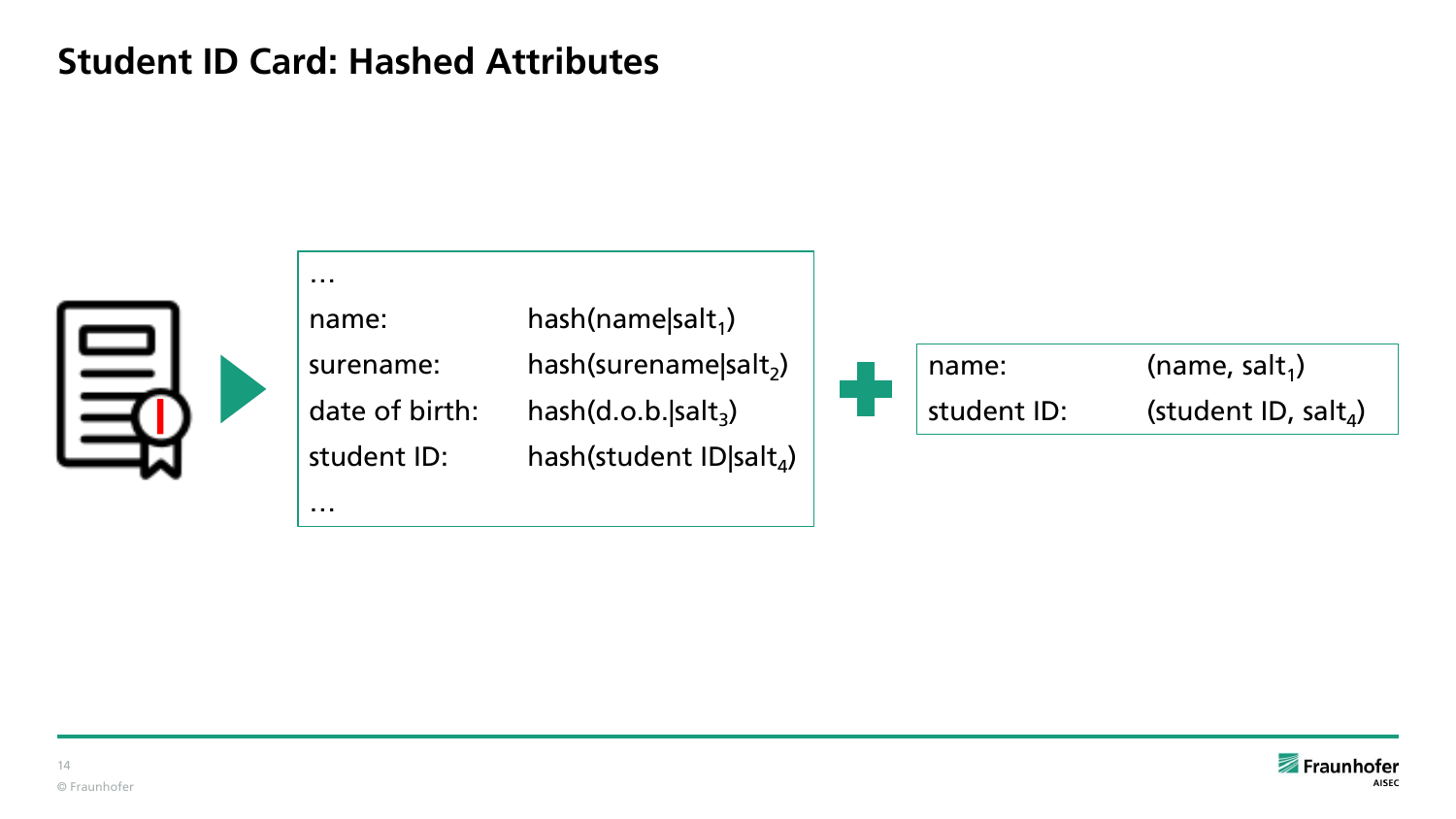![](_page_14_Picture_0.jpeg)

![](_page_14_Picture_1.jpeg)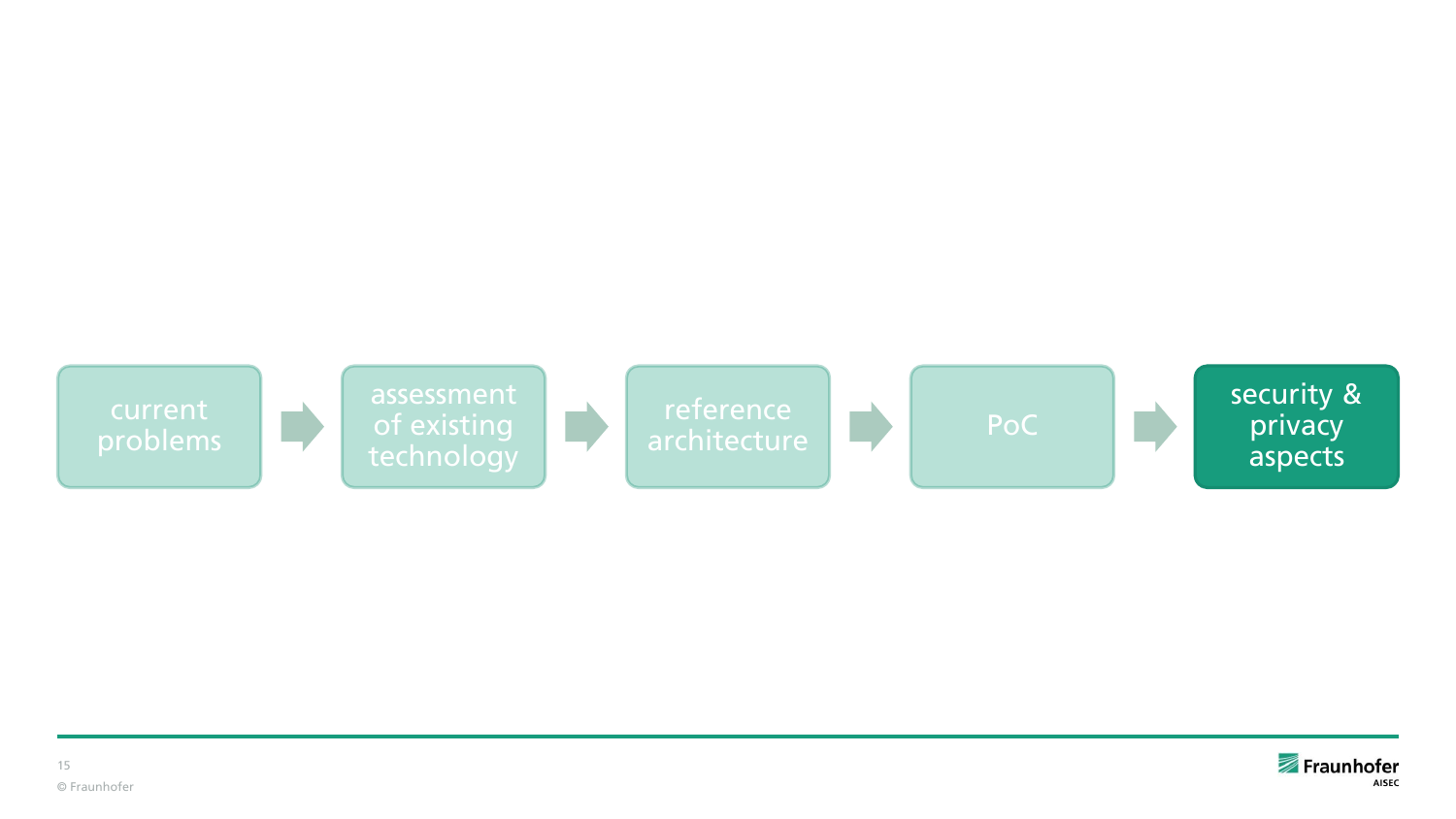# **Security & Privacy Aspects**

# **security**

- + local eID
- + standardized, well-established protocols
- + hardware-backed security
- local MITM attacker scenario
- no secure I/O

### privacy

- + data economy
- unique ID
- user tracking (TLS 1.2)
- bruteforcing of attributes
- SP can sell verified identity attributes

![](_page_15_Picture_13.jpeg)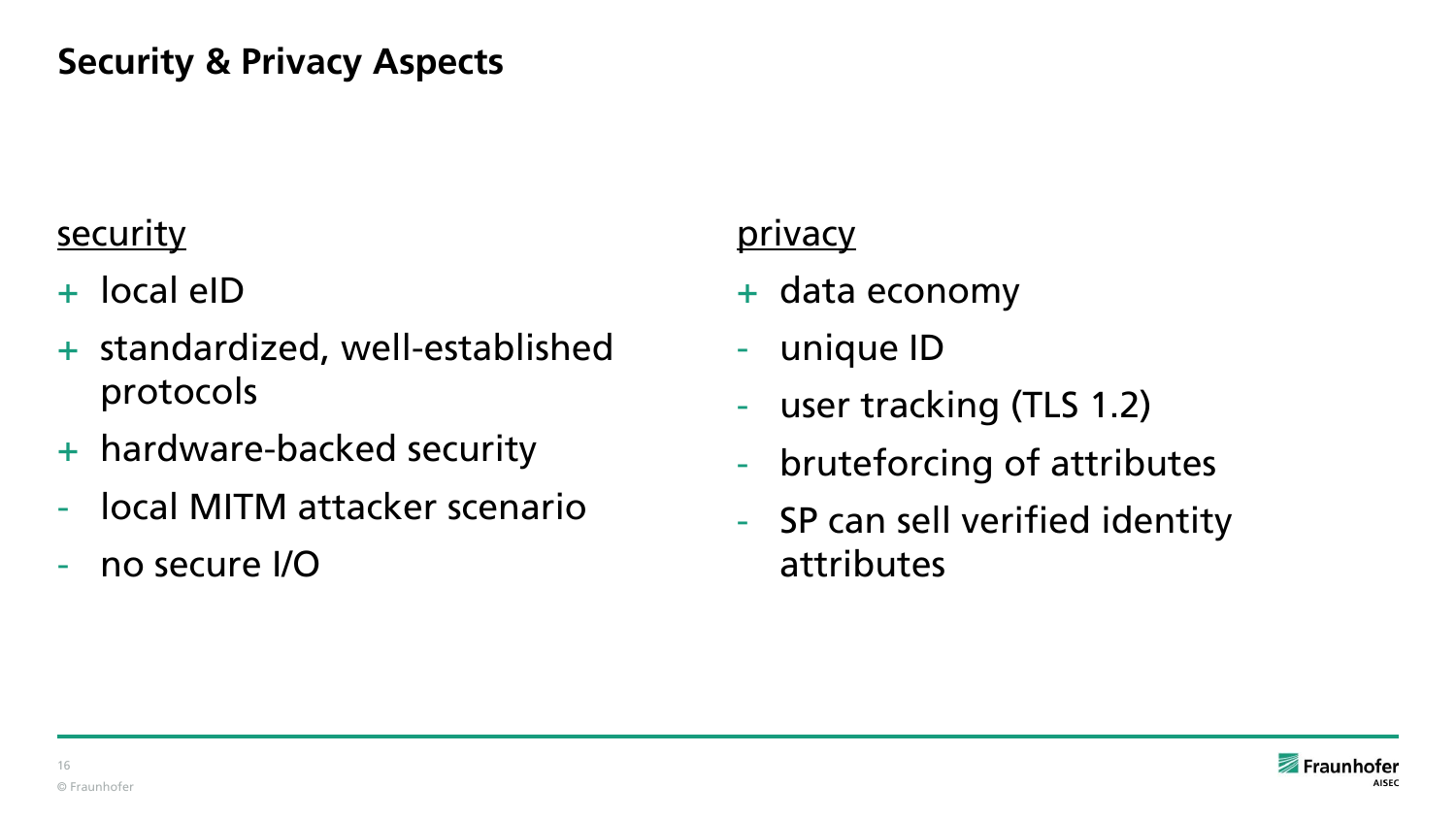![](_page_16_Picture_0.jpeg)

![](_page_16_Picture_1.jpeg)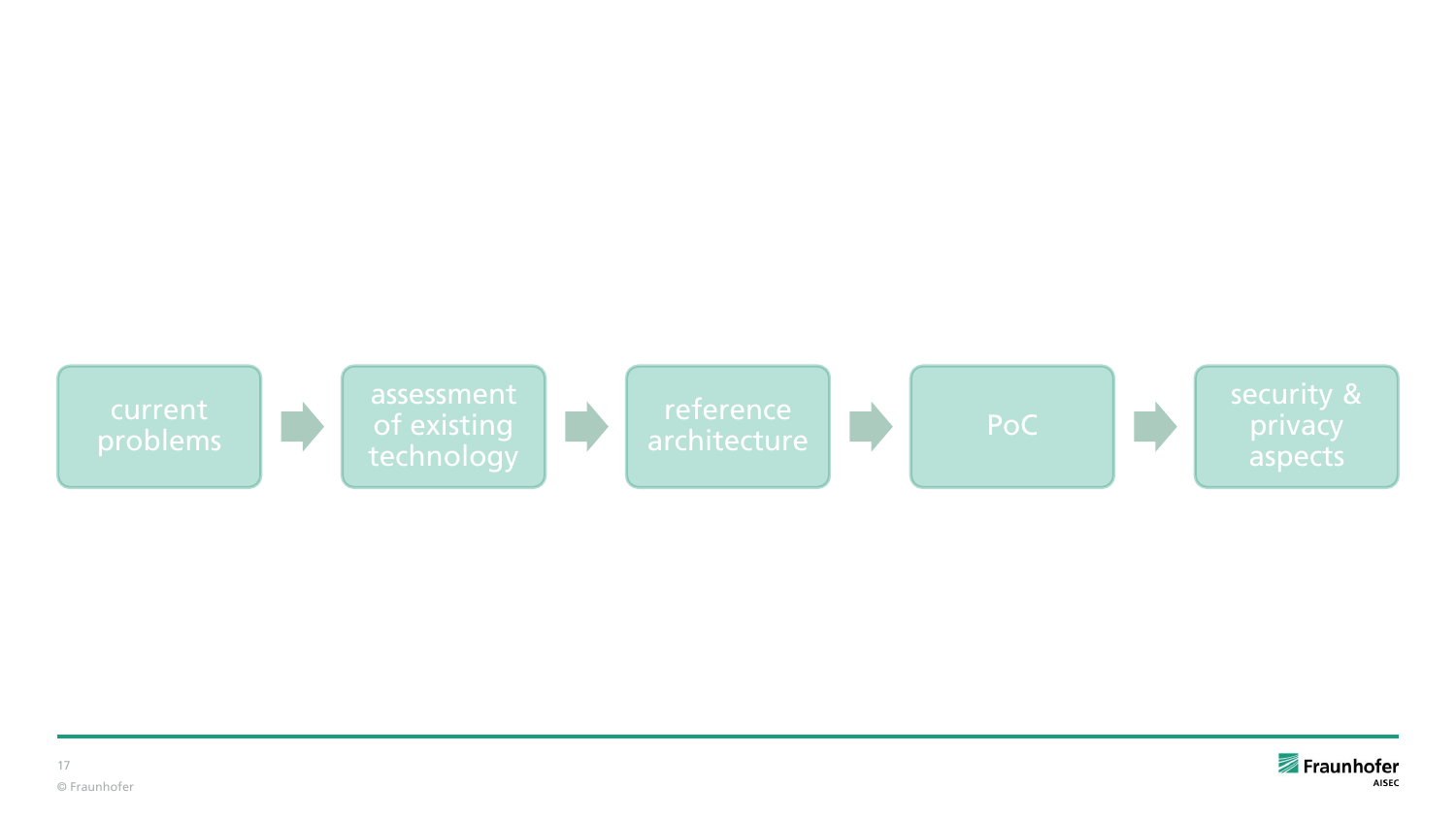- **u** current solutions  $\rightarrow$  security / privacy vs. usability / market coverage
- SLIDEDroid secure lightweight identity solution for Android
- **Proof-of-Concept**  $\rightarrow$  **Student ID Card**
- Security / privacy evaluation  $\rightarrow$  still some shortcomings remain
- analyze shortcomings and suggest possible solutions

**E** evaluate SLIDE on iOS

![](_page_17_Picture_7.jpeg)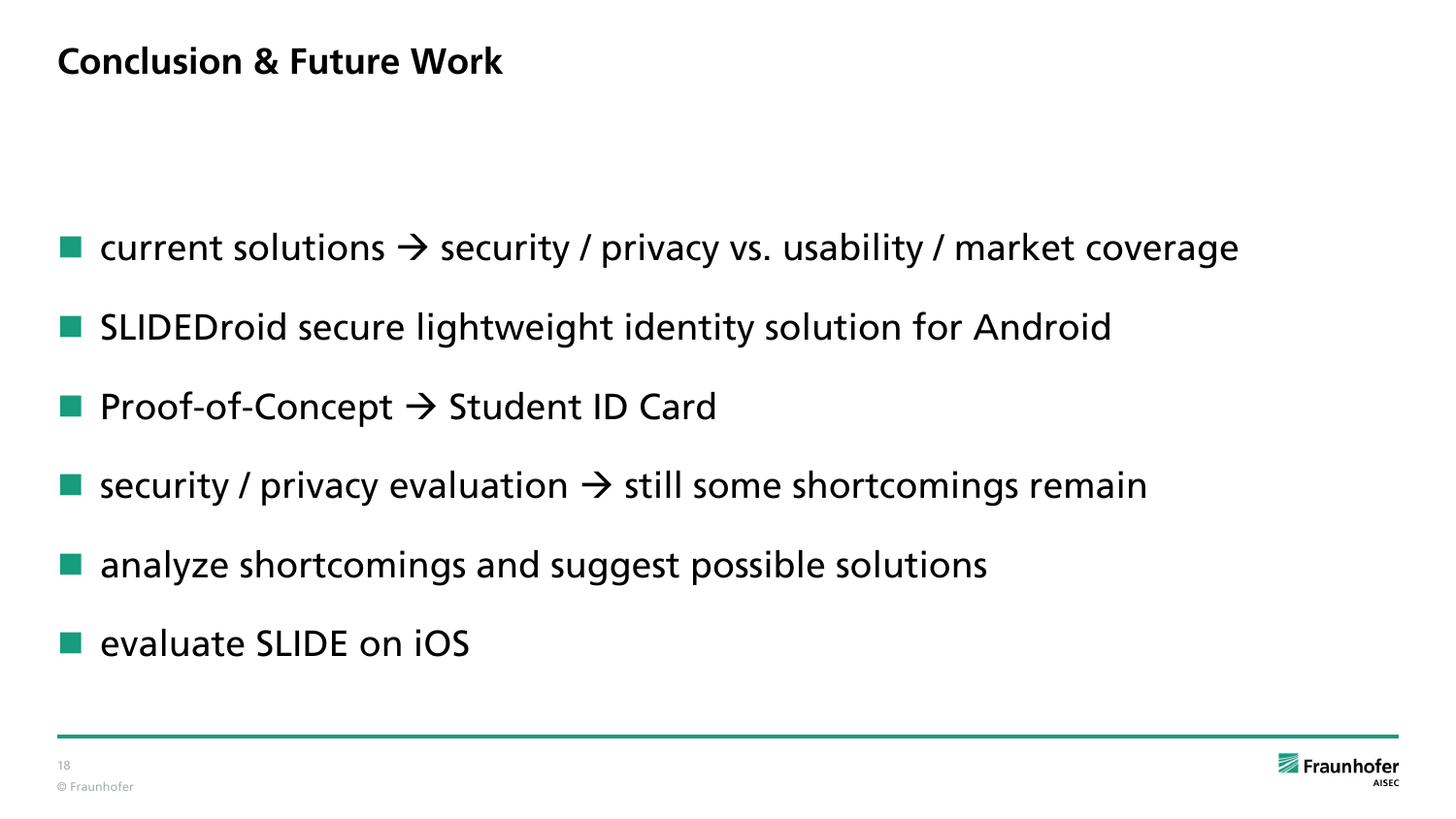## **Contact US**

![](_page_18_Picture_1.jpeg)

Tim Ohlendorf

tim.ohlendorf@aisec.fraunhofer.de

#### Wolfgang Studier

wolfgang.studier@aisec.fraunhofer.de

#### Secure Systems Engineering

Fraunhofer AISEC

Berlin, Germany

![](_page_18_Picture_9.jpeg)